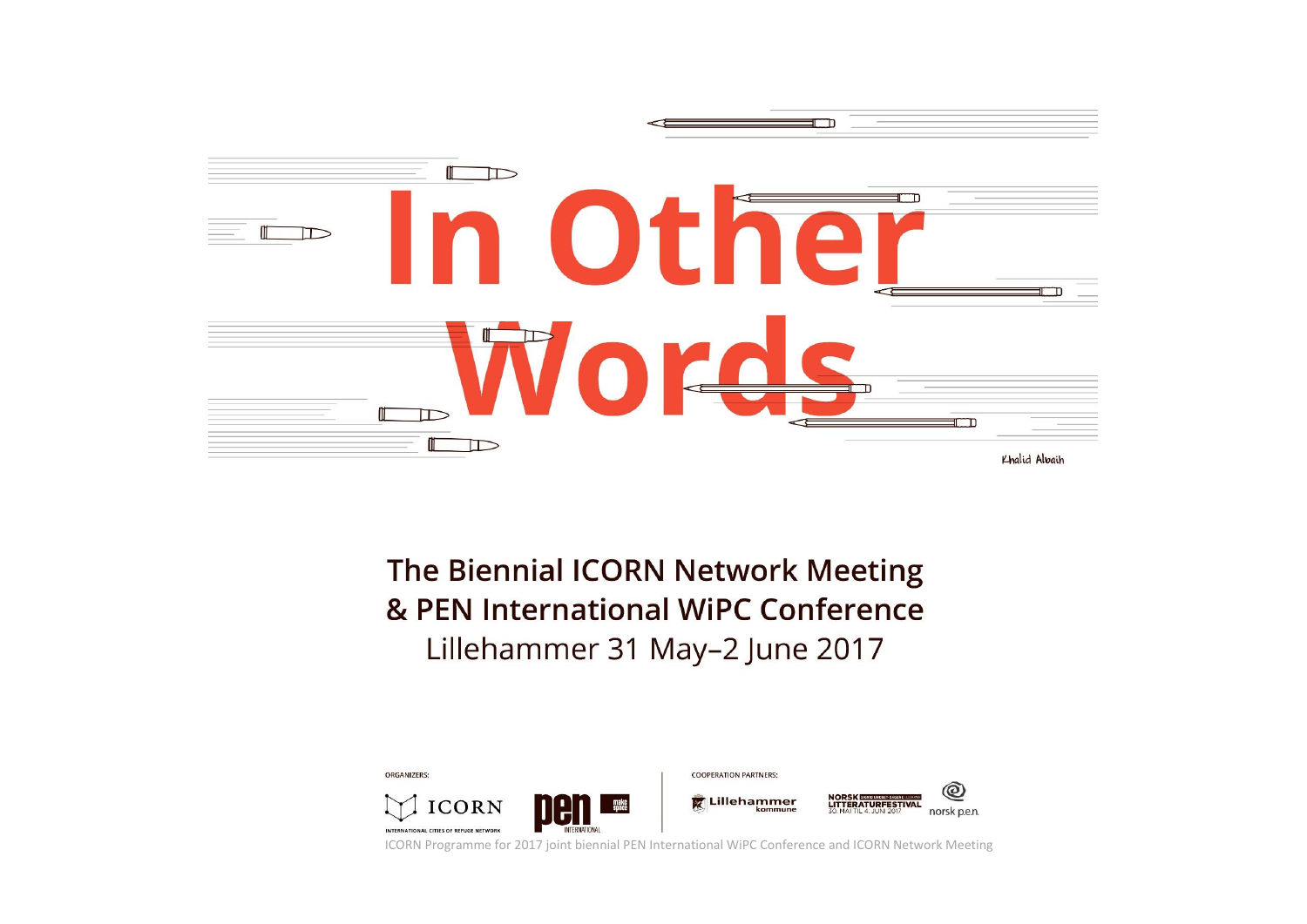# ICORN PROGRAMME

When freedom of expression is threatened, curtailed or outlawed, artists and writers are compelled to find ever more inventive ways to evade authoritarian repression. New forms, new words, new means of resistance emerge at every turn and in every language.

'In Other Words', the joint ICORN network meeting & PEN International WiPC conference in Lillehammer in May 2017, is an exploration and a celebration of the resilience of art and literature in the face of a 'post truth' world.

More than 300 writers, artists, activists, city representatives and other guests from 60 countries will engage with the festival public in seminars, workshops, readings, concerts and manifestations. Topics such as "Guantanamo Diary live", "One day in Aleppo", "Freedom of expression in a post truth world" and "The landscape of residencies" will be on the agenda, along with fresh eyewitness reports from areas where writers, artists and human rights defenders are most threatened.

ICORN and PEN International is thrilled to be able to integrate our major biennial joint event into the programme of the Norwegian Festival of Literature (30 May – 4 June). The programming of both events are duly coordinated, and we already see the mutual benefits emerge.

**Accommodation and main Venue:** [Scandic Lillehammer Hotel](http://www.lillehammerhotel.no/en/) **Organisers**: ICORN, the International Cities of Refuge Network and PEN International **Official hosts:** The City of Lillehammer **Cooperation partners**: The Norwegian festival of literature, Norwegian PEN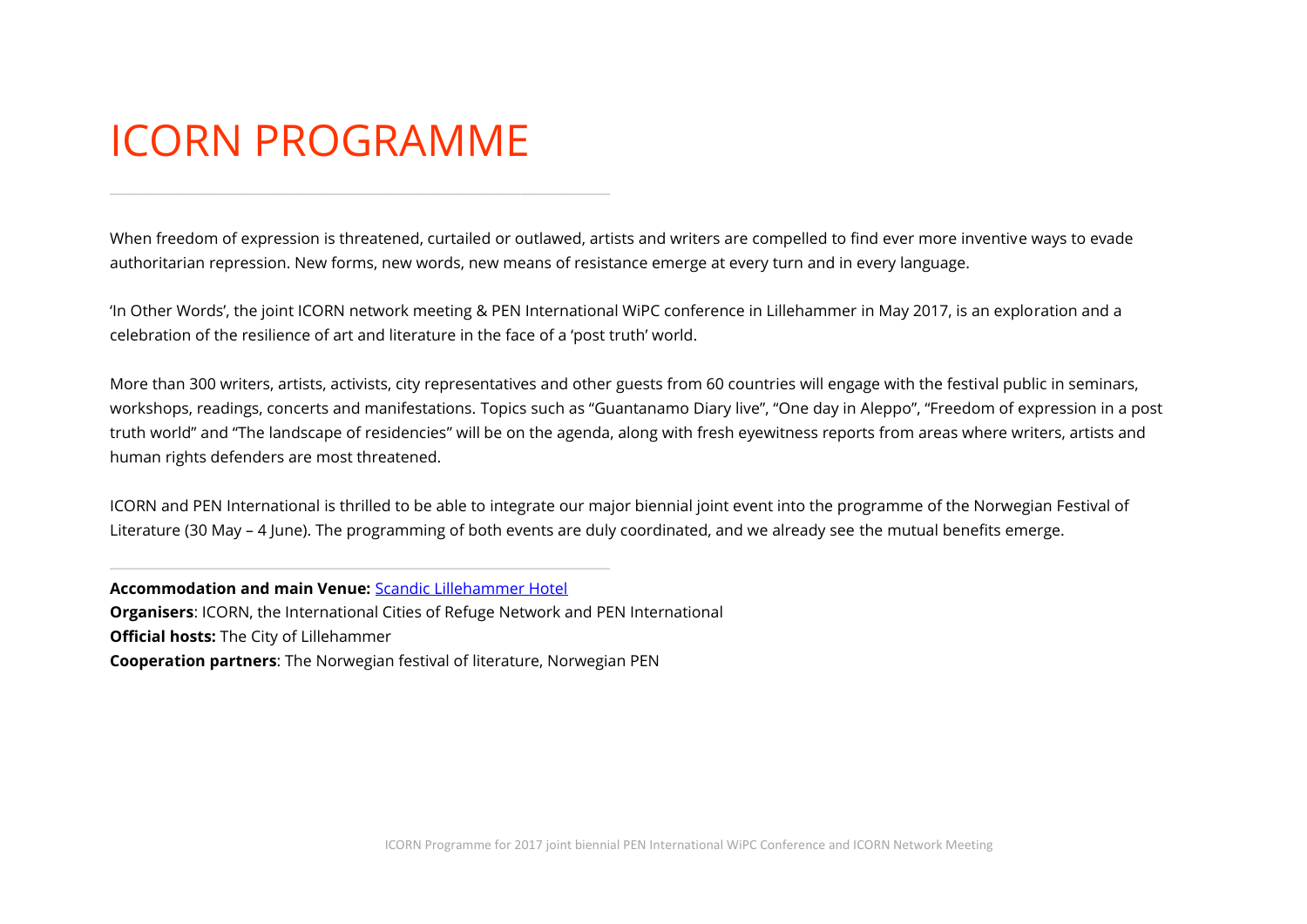## **WEDNESDAY 31 MAY**

**10:00-14:00** Registration at Lillehammer Hotel

#### **12:00-13:30** Lunch

#### **13.30 – 14.30** Opening of the ICORN Network Meeting

Welcome speeches and testimonies from three ICORN writers/artists: Anzhelina Polonskaya (Russia/Frankfurt), Abdul Jabbar Alsuhili (Yemen/Helsingborg), Tesfagiorgis Habte (Eritrea/Luleå).

## **14.30-15.45** ICORN workshop session

| The future of ICORN             | The ICORN Board and the Secretariat has begun the work on the strategic plan for ICORN 2018-2022. Join in and take part in deciding what<br>ICORN should look like in the future. |
|---------------------------------|-----------------------------------------------------------------------------------------------------------------------------------------------------------------------------------|
| <b>International</b>            | Presentation and discussion of three current EU projects with participation of ICORN members:                                                                                     |
| cooperation projects for        | - Anchoring ICORN – navigating new possibilities for Freedom of Expression                                                                                                        |
| <b>ICORN</b> cities             | - Orpheus XXI - music for life and dignity                                                                                                                                        |
|                                 | - ENGAGE! Young Producers Building Bridges to a Freer World                                                                                                                       |
|                                 | Input from cities of Krakow, Barcelona, Harstad and others                                                                                                                        |
| <b>Working with resettled</b>   | How can we enable journalists in exile to work and use their unique insights in their new local environments, and offer them tools to continue                                    |
| journalists                     | their fight for freedom of expression in their home countries and regions? With Lotta Schüllergyist (RSF) and Olay Brostrup Müller (Lillehammer)<br>and others.                   |
| <b>Mapping interests, needs</b> | Exiled writers and artists never operate in a vacuum. They need visibility and contacts with publishers, arts insiders and wider professional                                     |
| and resources among             | communities. Jude Dibia has written and published from his ICORN Residency in Malmö, and with Sidd Joag and Joshua Wolf Shenk, he will lead                                       |
| exiled writers and artists      | an exploratory search for new ideas and improved practices.                                                                                                                       |

**15.45-16.00** Coffee break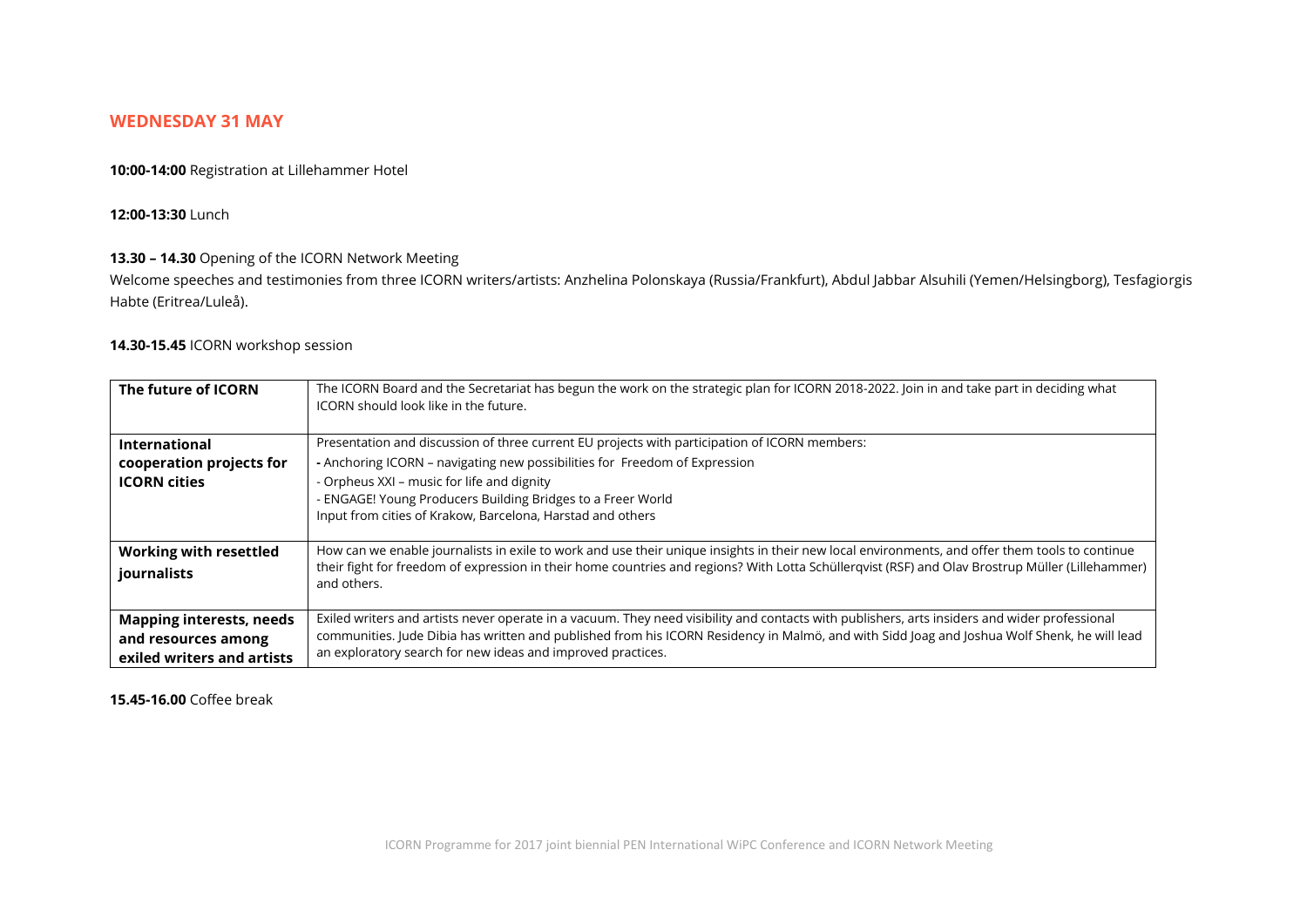#### **16.00-17.30** Speed dating session

In a diverse and dynamic exchange of competences, experiences and challenges, ICORN residents, member cities and a wide range of international cooperation partners are invited to present their work to the participants (organised jointly with PEN International).

#### **18:00 Welcome dinner reception**

In the presence of the Mayor of Lillehammer and representatives from the Norwegian Government and Parliament.

#### **20:00 In other words**

Opening performance with distinguished artists from Afghanistan, Iran, Syria, Palestine and Norway will perform a specially curated piece exploring the experience of exile and being silenced. Through a rich variety of genres and elements, the performance will touch on the necessity of having to invent new forms, new words and new means of resistance against repression and persecution. With Iranian singers Mahsa and Marjan Vahdat, actress Juni Dahr, pianist Tord Gustavsen, percussionist Kenneth Ekornes, Palestinian rapper Khaled Harara and the Lillehammer choir Mjøsikale, Afghan film creator Mohsen Hosaini, Syrian dancer Ahmad Joudeh, Afghan musician Hamid Sakhizada. Producer: Erik Hillestad.

Venue: Maihaugsalen

#### **22:00 Imprisoned writers event**

ICORN writers and artists join in readings and appeals with writers from the Norwegian Festval of Literature, supporting imprisoned writers, and in particular Asli Erdogan (Tyrkia), Narges Mahammadi (Iran), Khadija Ismailova (Azerbaijan), whom have been officially invited by the festival. Org. by Norwegian PEN and the Norwegian Festival of Literature.

Venue: The "tent" in the centre of Lillehammer.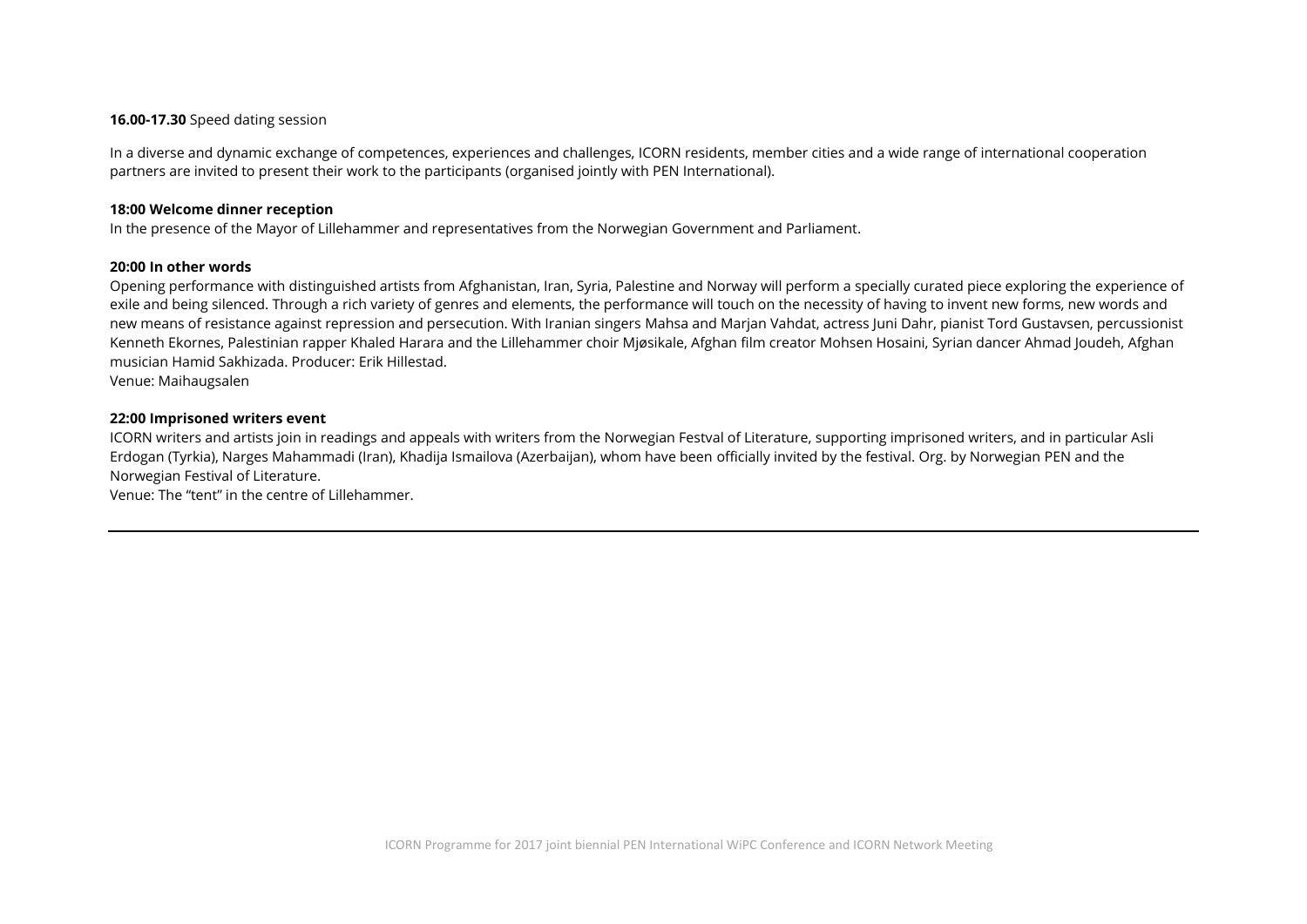# **THURSDAY 1 JUNE**

## **08:30 – 09:30** Slow dating

Open space for spontaneous encounters, regional/national meetings and other cooperation initiatives. Venue: Hotel lobby/breakfast area

**08:30 – 09:30** Extraordinary General Assembly discussion about increase of membership fee

## **10:00– 11:00 Keynote speech: '**You couldn't make this up'

The Bjørnson lecture by **Kamila Shamsie**: In a world in which the phrase 'you couldn't make this up' is increasingly on people's lips as an expression of despair, what is the role of the imagination? Has the reality in which we find ourselves made the novel irrelevant, outdated, or at best a form of escapism? And what responsibility do writers bear for their silences, complicity, or unseeing over the course of our increasingly bleak century? Introduction by Salil Tripathi. **Venue:** Maihaugsalen

## **11:30-12.45** ICORN/PEN WiPC joint workshop session I

(The sessions consist of workshops, panels, debates, screenings, interviews, presentations, conversations)

| <b>PUBLIC</b><br>Safeguarding freedom of<br>expression in Turkey: What<br>next? | Freedom of expression and media freedom in Turkey have deteriorated sharply since the failed coup attempt in July 2016. Hundreds of media<br>outlets and publishing houses have been shut down and over one hundred writers are in jail following an unprecedented crackdown. Join Turkish<br>writers as they discuss prospects for freedom of expression in Turkey following the landmark referendum in April 2017. With: Jørgen Lorentzen: Elif<br>Günay, Burhan Sönmez, Abdollah Hejab, Irfan Babaoglu. |
|---------------------------------------------------------------------------------|------------------------------------------------------------------------------------------------------------------------------------------------------------------------------------------------------------------------------------------------------------------------------------------------------------------------------------------------------------------------------------------------------------------------------------------------------------------------------------------------------------|
| <b>PUBLIC</b><br><b>Across the great divide</b>                                 | During the US Presidential election campaign 2016, Larry Siems and Anders Heger crossed the US from east to west and back again, discovering a<br>striking difference in narratives through which politics is understood, a divide that after the election of Donald Trump has become only more<br>evident.                                                                                                                                                                                                |
| The landscape of<br>protection                                                  | PEN International and ICORN cooperate closely on protection of writers and artists at risk. In this workshop we highlight possibilities and best<br>practices of cooperation for protection, both for writers/artists at risk in their home countries, and those who have had to leave their homes but<br>are still not safe. With: MaThida, Guus van Zwoll (ProtectDefenders), Srirak Plipat (Freemuse) and others                                                                                        |
| Dialogue-the way to peace                                                       | The Nansen Center for Peace and Dialogue is a unique resource pool for anyone engaged with promoting human rights and democracy. Join them<br>for a crash course in how to develop tools for dialogue that can transform situations of hate and division to peaceful co-existence and constructive<br>communication. With Steinar Bryn.                                                                                                                                                                    |
| Freedom of<br><b>Expression/Country report:</b><br><b>HORN OF AFRICA</b>        | ICORN has received a steady number of applications from Ethiopia and Eritrea for the past few years. With focus on certain countries or regions<br>where human rights are challenged and freedom of expression under attack, Ethiopia, Eritrea and Somalia will be scrutinized by international<br>experts and writers/journalist in ICORN residencies. With Daniel Mekonnen, Girma Fantaye, UN Special Rapporteur on Eritrea and others.                                                                  |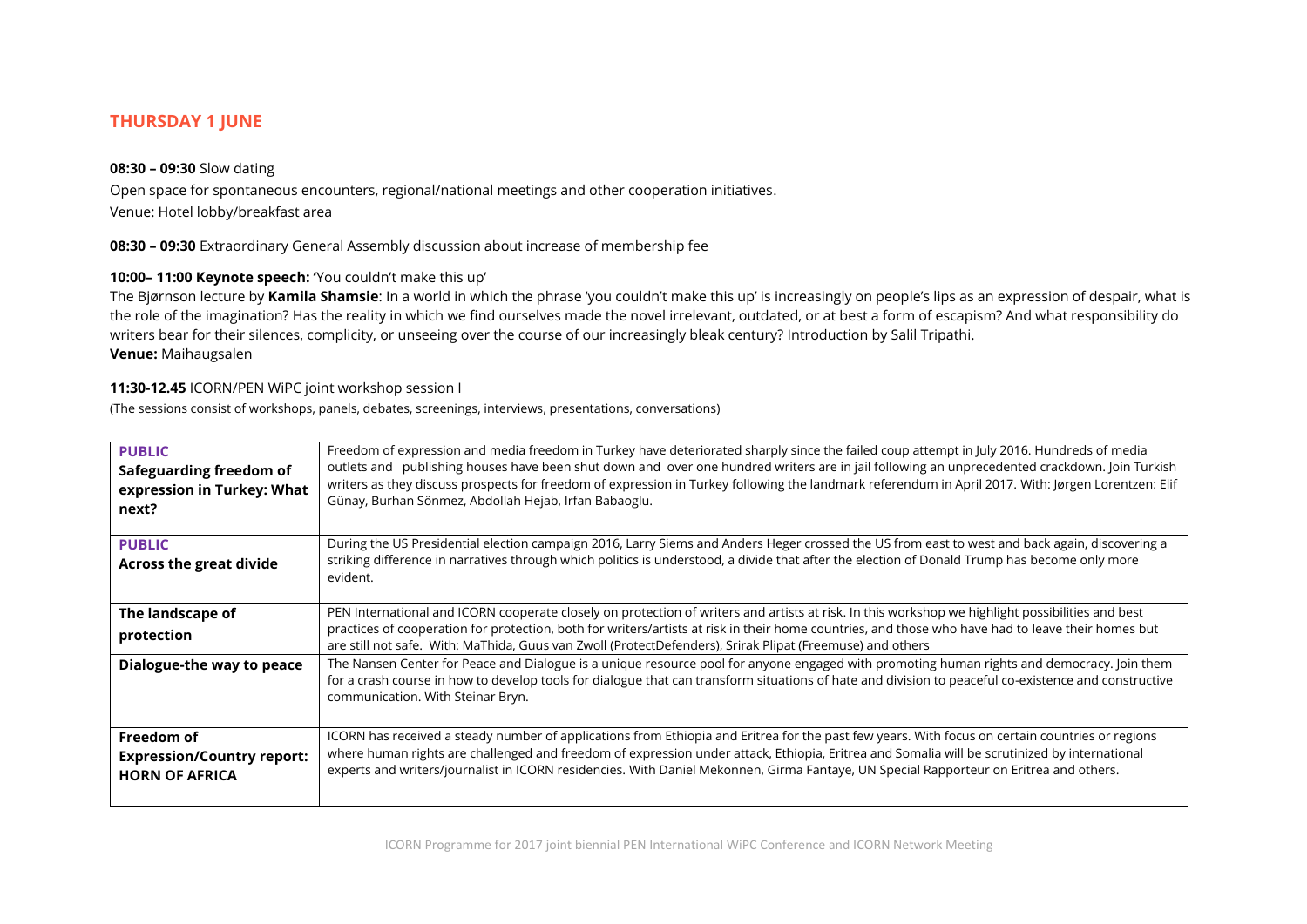## **12:45-14:15** Lunch

## **14.15- 15.45** ICORN/PEN International joint workshop session II

(The sessions consist of workshops, panels, debates, screenings, interviews, presentations, conversations)

| <b>PUBLIC</b><br><b>Guantanamo diary live -</b><br><b>Mohammedou Ould Slahi</b><br>in conversation with<br><b>Larry Siems</b>                                                   | Mohamedou Ould Slahi was imprisoned without charge for more than 14 years. Arrested in his native Mauritania, Slahi was rendered by the US to<br>Jordan and Afghanistan, then to Cuba in August 2002. There, he was reduced to a number - "prisoner 760" at Guantanamo. With the assistance of<br>American author, Larry Siems, Slahi published the Guantanamo Diary in 2015, now translated into several language. He was released in October<br>2016. Meet him in conversation with Larry Siems. Slahi will appear on skype. |
|---------------------------------------------------------------------------------------------------------------------------------------------------------------------------------|--------------------------------------------------------------------------------------------------------------------------------------------------------------------------------------------------------------------------------------------------------------------------------------------------------------------------------------------------------------------------------------------------------------------------------------------------------------------------------------------------------------------------------|
| <b>PUBLIC</b><br>Ngũgĩ wa Thiong'o in<br>conversation with Grace<br>Mutandwa                                                                                                    | Zimbabwean writer Grace Mutandwa will explore with one of Africa's greatest writers, Ngũgĩ wa Thiong'o, his journey into exile. How did language,<br>identity and displacement influence and shape his creativity? What cultural elements are needed to make space for writers and communities living<br>the reality of asylum, exile, or forced migration, to have their voices and stories heard?                                                                                                                            |
| The landscape of<br>relocation<br>Sequel from:<br>The landscape of protection                                                                                                   | PEN International and ICORN cooperate closely on temporary relocation of writers and artists. In this workshop, we highlight challenges and best<br>practices of shorter and longer-term relocation of writers and artists at risk. We also look at how PEN centres and others can work with ICORN. With:<br>Alexia Falisse (Justice and Peace), Henry Reese (City of Asylum), and others                                                                                                                                      |
| <b>Continuing to Bridge Art and</b><br><b>Activism: A Collaborative</b><br>Approach Between Art,<br>Cultural & Human Rights<br>Organizations<br><b>Organised by PEN America</b> | Despite the comprehensive range of resources available for creative artists fleeing persecution, a gap exists between artistic advocacy groups, human<br>rights and the wider cultural sectors. This workshop will ask how human rights groups and artist advocacy groups can come together to defend the<br>rights of artists, and how human rights organizations within a given national context can partner with local art/culture organizations, spread<br>awareness, and create regional safety nets for artists at risk. |

## **15:45 – 16:15** Coffee Break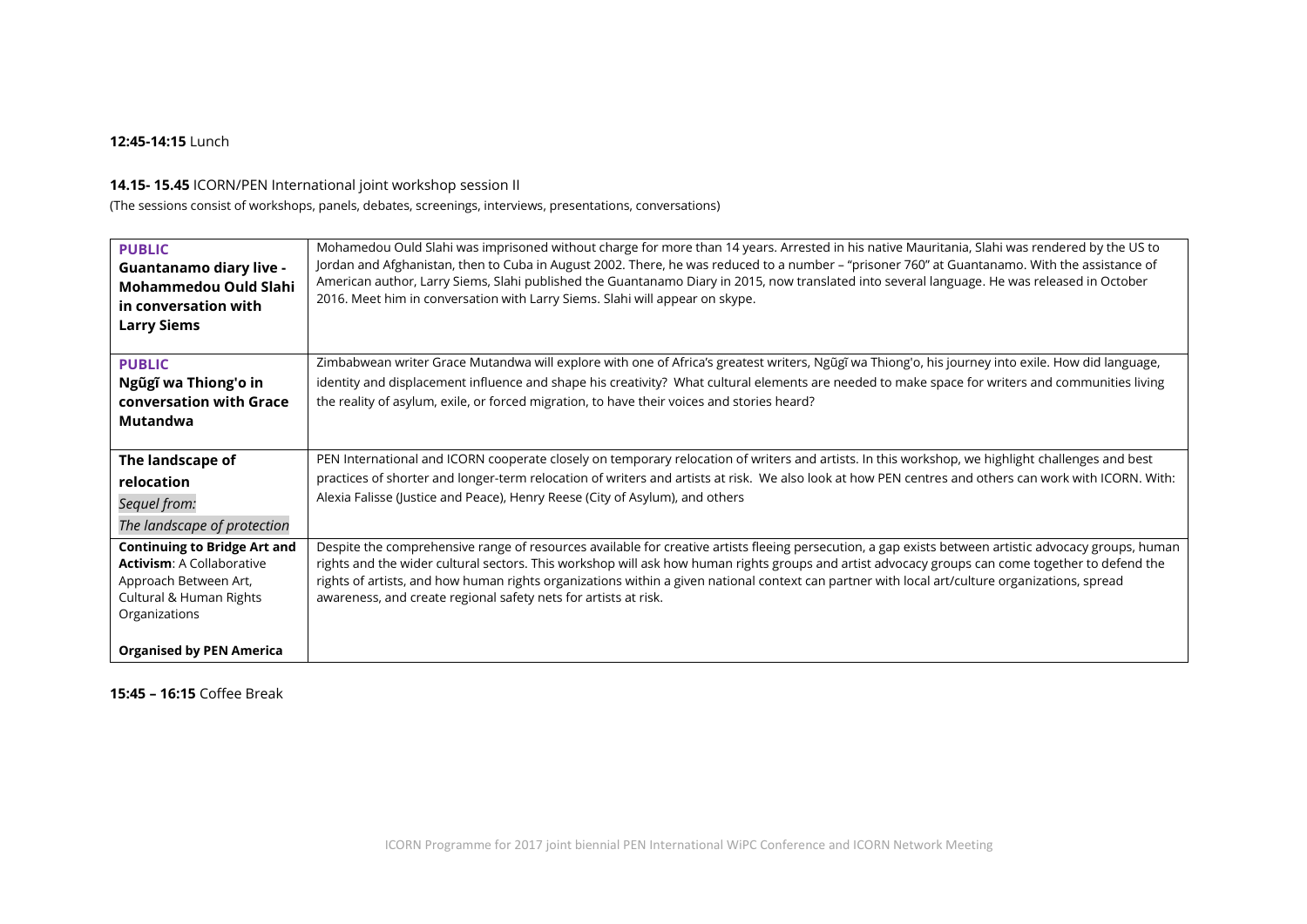## **16:15 -17:45** ICORN/PEN International joint workshop session III

(The sessions consist of workshops, panels, debates, screenings, interviews, presentations, conversations)

| <b>PUBLIC</b><br>«One day in Aleppo»<br><b>Film screening Ali</b><br>Allbrahim in<br>conversation with Åsne<br>Seierstad | Syrian journalist, writer and documentary filmmaker, Ali Al-Ibrahim, has survived both Assad's prisons and ISIS' captivity. "One day in Aleppo" is his<br>new documentary premiering at a Swiss film festival in April 2017. Following a screening of the film, he will talk with renowned Norwegian writer and<br>journalist Åsne Seierstad about the art of reporting, and the challenges of telling the truth about Syria, from the inside and from outside. |
|--------------------------------------------------------------------------------------------------------------------------|-----------------------------------------------------------------------------------------------------------------------------------------------------------------------------------------------------------------------------------------------------------------------------------------------------------------------------------------------------------------------------------------------------------------------------------------------------------------|
| <b>PUBLIC</b>                                                                                                            | What happens when lies are passed off as great truths by those who intend to influence the news cycle, sway an election, or sell a product? Are                                                                                                                                                                                                                                                                                                                 |
| The PEN debate: Free                                                                                                     | propaganda and biased facts a right under free speech? In this digital age, with countless virtual realities and mass media at our fingertips, how                                                                                                                                                                                                                                                                                                              |
| <b>Expression in a Post-</b>                                                                                             | powerful are 'alternative facts'? And should we regulate the spread of fake news ? Come and explore the ethics of post-truth narrative making and                                                                                                                                                                                                                                                                                                               |
| <b>Truth World</b>                                                                                                       | journalism in this PEN debate. With: Ma Thida (Myanmar PEN), Hayla (Ukraine PEN) Salil Tripathi) William Nygaard (PEN Norway)                                                                                                                                                                                                                                                                                                                                   |
| A safe return?                                                                                                           | The ICORN residency is temporary, but not all who participate in the programme can or feel comfortable returning to their country/region of origin. Is<br>there anything ICORN and her partners can do to make the transition easier and safer? We hear from writers who have returned, and organisations<br>who have experience with protection. With: Girma Fantaye, Mille Rode (Danish PEN), Ghias AlJundi, Joseph Bikanda (DefendDefenders) and others.     |
| Freedom of                                                                                                               | Mosul is the home town of many writers and artists in the ICORN network. At the time of the network meeting, the Iraqi forces will have recaptured                                                                                                                                                                                                                                                                                                              |
| <b>Expression/Country</b>                                                                                                | the city of Mosul from ISIS, or are close to doing so. They have formed a working group to discuss the future prospects of the city based on their                                                                                                                                                                                                                                                                                                              |
| report: Iraq/Mosul                                                                                                       | experiences.                                                                                                                                                                                                                                                                                                                                                                                                                                                    |

## **18:00-20:00** Flexible dinner buffet

**19:00**-**24:00** ICORN and PEN International engage with the Norwegian Festival of Literature in a rich programme of performances, readings, concerts and debates throughout the city of Lillehammer.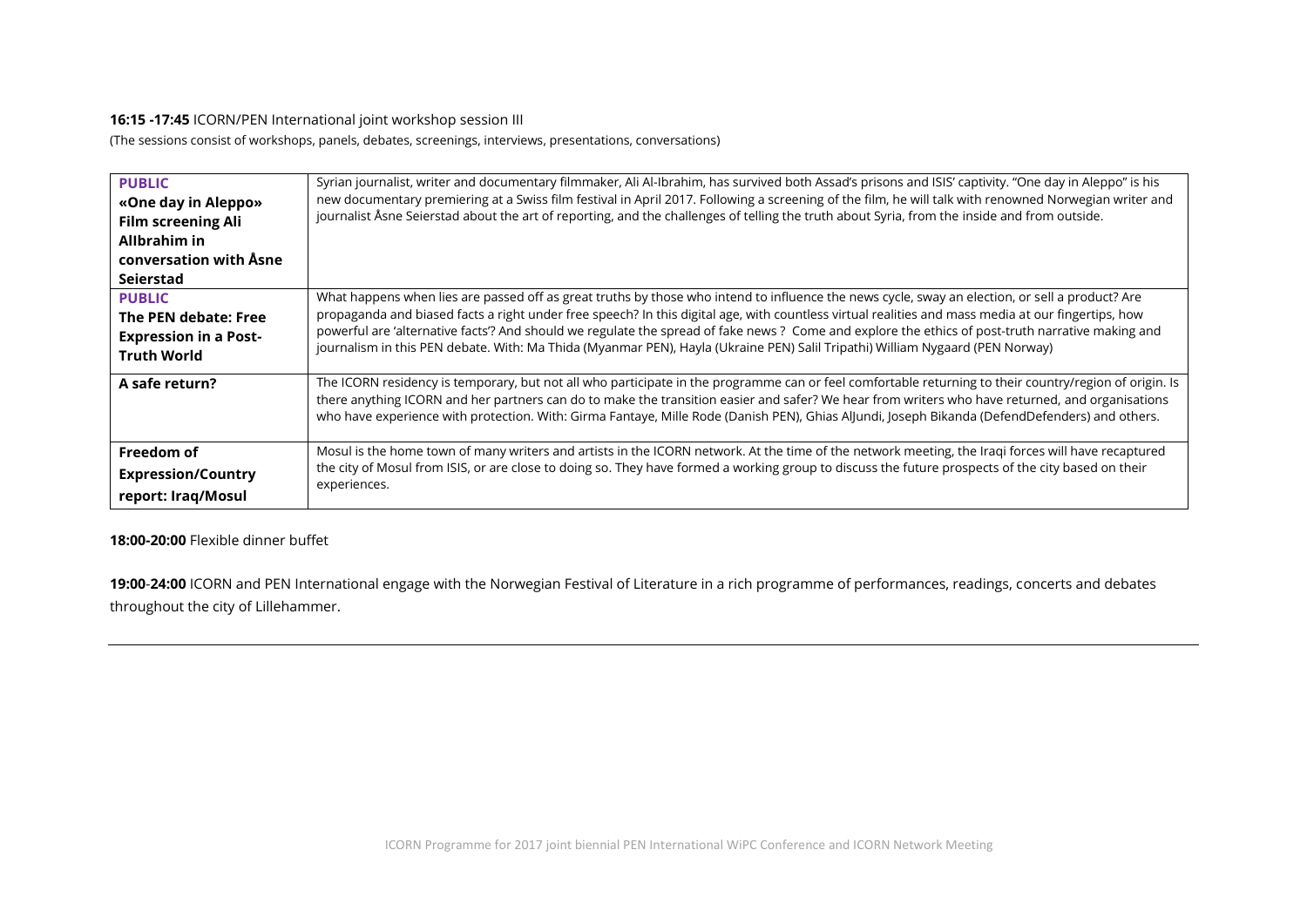## **FRIDAY 2 JUNE**

(ICORN and PEN separate programmes the whole day)

**09:00 – 09:30** Extraordinary General Assembly vote For ICORN member cities

**09:30-10:15 ICORN Plenary:** What is freedom of expression and why is it so important? Lecture by Norwegian writer Peter Normann Waage, followed by Q&A with the audience

**10:15 – 10:45** Coffee break

# **10:45-11:45** ICORN plenary session Reports from the ICORN Secretariat, presentation of budgets and plans by the ICORN Board, presentation of venue for ICORN GA 2018

**11:45-12:30** ICORN Plenary: The free and the unfree city.

Reports from two Norwegian journalists, Jan Zahl and Finn Våga, who have followed five ICORN writers/artists for one day in their city of refuge, and visited colleagues and friends in their respective home countries and cities. The project is exhibited in the foyer of the Maihaugsalen.

**12:30 -13:00** ICORN Plenary Round up

**13:00-14:00** Lunch

#### **14:00-16:00**

Options for tours to Sigrid Undset house, Bjørnstjerne Bjørnson house, Nansen Centre for Peace and Dialogue - and continuation of the Norwegian Festival of Literature.